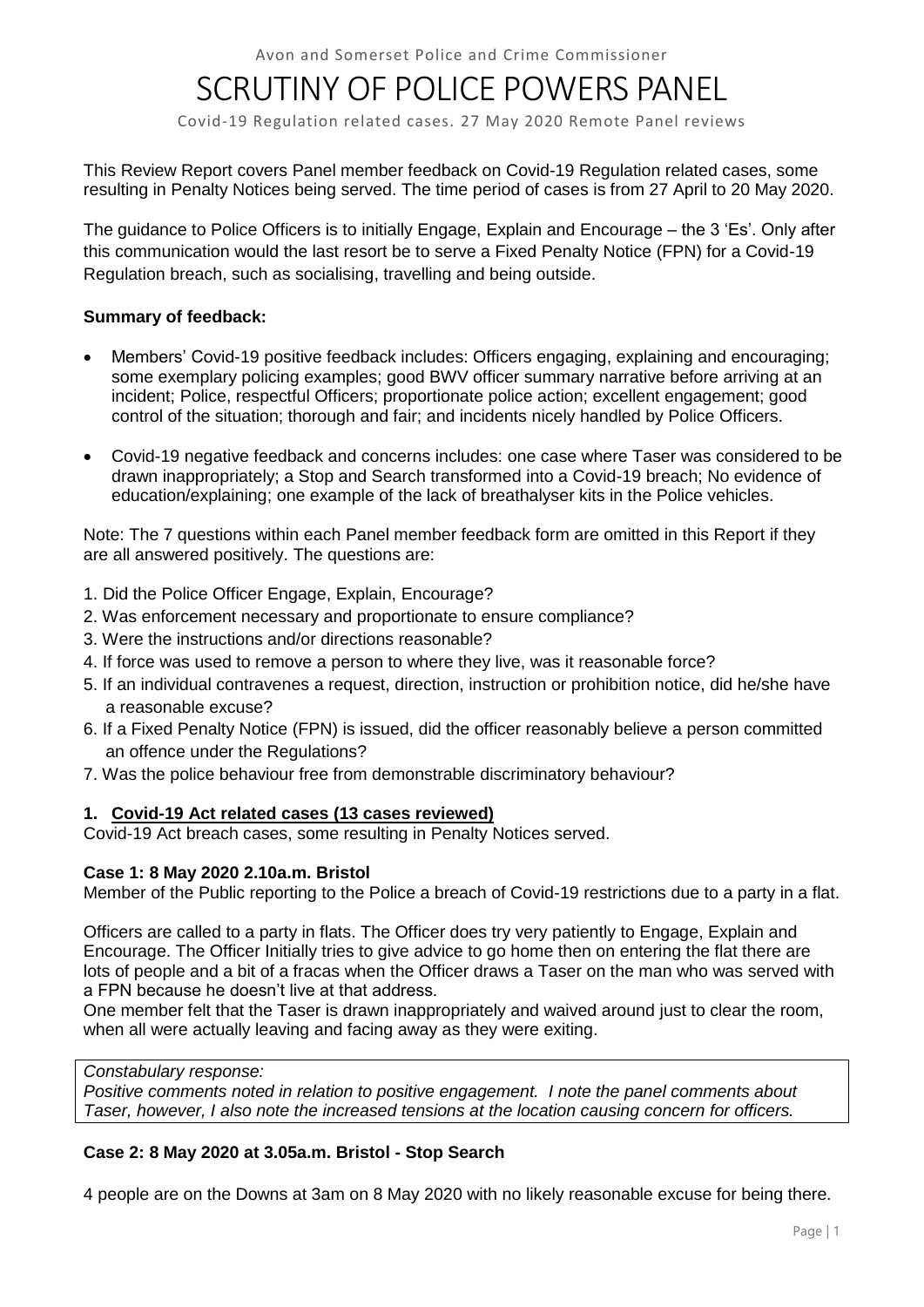The BWV is less of a Covid-19 breach case but good 'GOWISELY' acronym items stated for the Stop Search and this terminology is actually referred to by one of the Officers when he checked with a colleague to confirm that GOWISELY items had all been covered. Very well covered initially as well.

*Constabulary response: Panel comments are noted with thanks.*

## **Case 3: 9 May 2020**

A pleasant exchange with a male asleep/drunk in the back of his van. He had driven from Bristol to Dunkery Beacon, Somerset "for a breath of air" but he accepted that he was in breach of the Covid-19 regulations and agreed to drive home the next day when he was sober.

**Compliments to the Officer:** The Officer very patiently Engages, Explains and Encourages. The Officer's instructions and directions are very reasonable. This is exemplary policing. A superb attitude throughout, caring and thoughtful, with full narrative at the start and finish of the video. Well done.

*Constabulary response: Thank you for the panel comments including compliments to the officer handling of the incident. This has been fed back to the relevant officer.*

#### **Case 4: 10 April 2020 at 5.33p.m.**

The man had ignored Police Officer advice an hour earlier so this justified a Covid-19 FPN. This is a very fair follow-up to the previous encounter where a warning was previously given. Further advice was given to the man that any second FPN will double the fine.

*Constabulary response: Panel comments are noted with thanks.*

#### **Case 5: 12 May 2020 at 9.42a.m.**

A car journey from Manchester to Cardiff and on to Bristol. Both Police Officers try to ensure the driver and passenger both understand their error.

#### **Case 6: 12 May 2020 at 9.22p.m.**

The female Officer talks to her BWV in advance of knocking on the front door, saying why she is visiting. The Officer also talks into her BWV at the end of the situation. This is excellent practice, and gives the viewer confidence that the video is showing the whole event. The Officer engaged, explained and encouraged. However, the residents/guests could not comprehend that they were in breach of Covid-19 regulations. This Officer is very patient considering the male's previous history. This is an example of multiple Police visits to a home address.

*Constabulary response: Panel comments are noted with thanks.*

#### **Case 7: 17 May 2020 at 9.50a.m.**

The morning after a party gathering and Police Officer advice is given to the resident of the property and also the guests. The Officer is very polite and calm throughout.

#### **Case 8: 17 May 2020 at 2.04p.m.**

Breach of regulations, being in someone else's home. Previous warnings given. The BWV starts late, at the enforcement stage within the person's home, so very little detail is available. No Engagement, Explanation and Encouragement is seen. The Officer's instructions that are captured on the BWV are clear but it is only just over 5 minutes of video footage so it lacks background detail.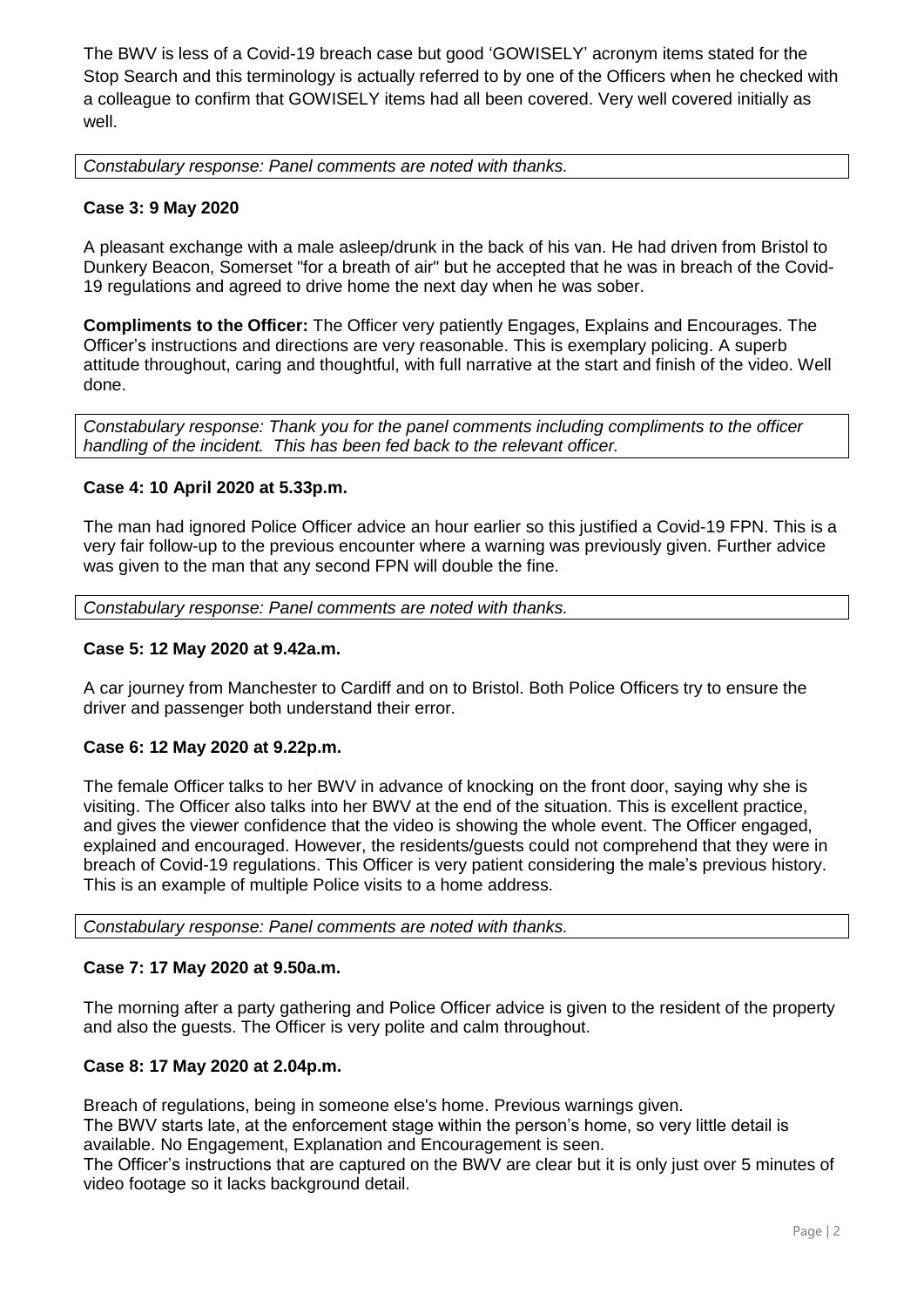*Constabulary response: Panel comments noted. Query raised regarding BWV is common feedback reiterated through messaging and training for officers.*

## **Case 9: 30 May 2020 at 7.02p.m. (13 minutes) and 7.32p.m. (5 minutes) Bristol Initial Stop and Search and then Covid-19 FPN**

2 BWV footages selected.

**9.1:** All officers are polite and respectful to the male. The '3 Es' are done. The BWV starts late but a colleague Officer apparently engages, explains and encourages, plus the Stop and Search (section 23 Misuse of Drugs Act) GOWISELY items are stated. A Covid-19 FPN is issued as the male lives in London and no justification is offered by him being in Bristol.

*Constabulary response: Panel comments are noted with thanks.*

#### **Case 10: 29 April 2020 at 2.13a.m. Yeovil Initial Stop and Search and then Covid-19 FPN**

#### 2 BWV footages selected.

**10.1:** The first BWV is from a female Officer, detaining a female passenger/driver of a vehicle. Handcuffs are used and considered necessary and proportionate. The Officer is calm and in control of the situation under what a member considers is a difficult situation with a female who is extremely emotional and being irrational. The Officer tries very patiently to Engage, Explain and Encourage but the female has been drinking and is emotional.

A third member stated that the Officer is patient and clearly explains the reasons for the Stop and Search and the car check regarding having no insurance. The Officer states that driving to take someone home is not a reasonable excuse.

**10.2:** BWV from a male Officer performing a Stop and Search and questioning a male passenger/driver of this vehicle. The Officer's engagement is excellent until the time when the FPN is issued. Then the relationship sours but the male is fully compliant. The Officer engages but does not explain or encourage. The male genuinely does not understand what he has done wrong and the Officers could have taken more time to explain to him, such as "she shouldn't have been visiting your home" rather than repeating the curt "sort it out in court" advice that was given. Regarding the Officer's directions being reasonable, a member felt that the explanation is not all that clear and the issuing of the FPN got lost amongst everything else taking place, being almost issued as an afterthought.

#### *Constabulary response:*

*Thank you for the panel comments. I note the view that the initial engagement was positive, however, this became less so as the conversation continued. This has been fed back for learning.*

## **Case 11: 30 April 2020 at 8.37a.m. Covid-19 FPN for a car journey**

A female has been stopped out of her expected local area for shopping, based on her home address and the address of her sister for whom the female said she was shopping. Both sisters live in Frampton but the female is stopped in Emersons Green.

The Officer is very patient in listening to the female's reason for driving in that location. The Officer very patiently explains why Covid-19 regulations have been breached, so the female is in no doubt as to why the FPN is made. A very well explained, nicely handled situation.

*Constabulary response: Panel comments are noted with thanks.*

## **Case 12: 29 April 2020 at 1.19a.m. Yeovil**

The Police Officers are polite, with a firm attitude, explaining why the male (from Sherborne, caring for a person) and female's (support worker) actions have breached the Covid-19 regulations by